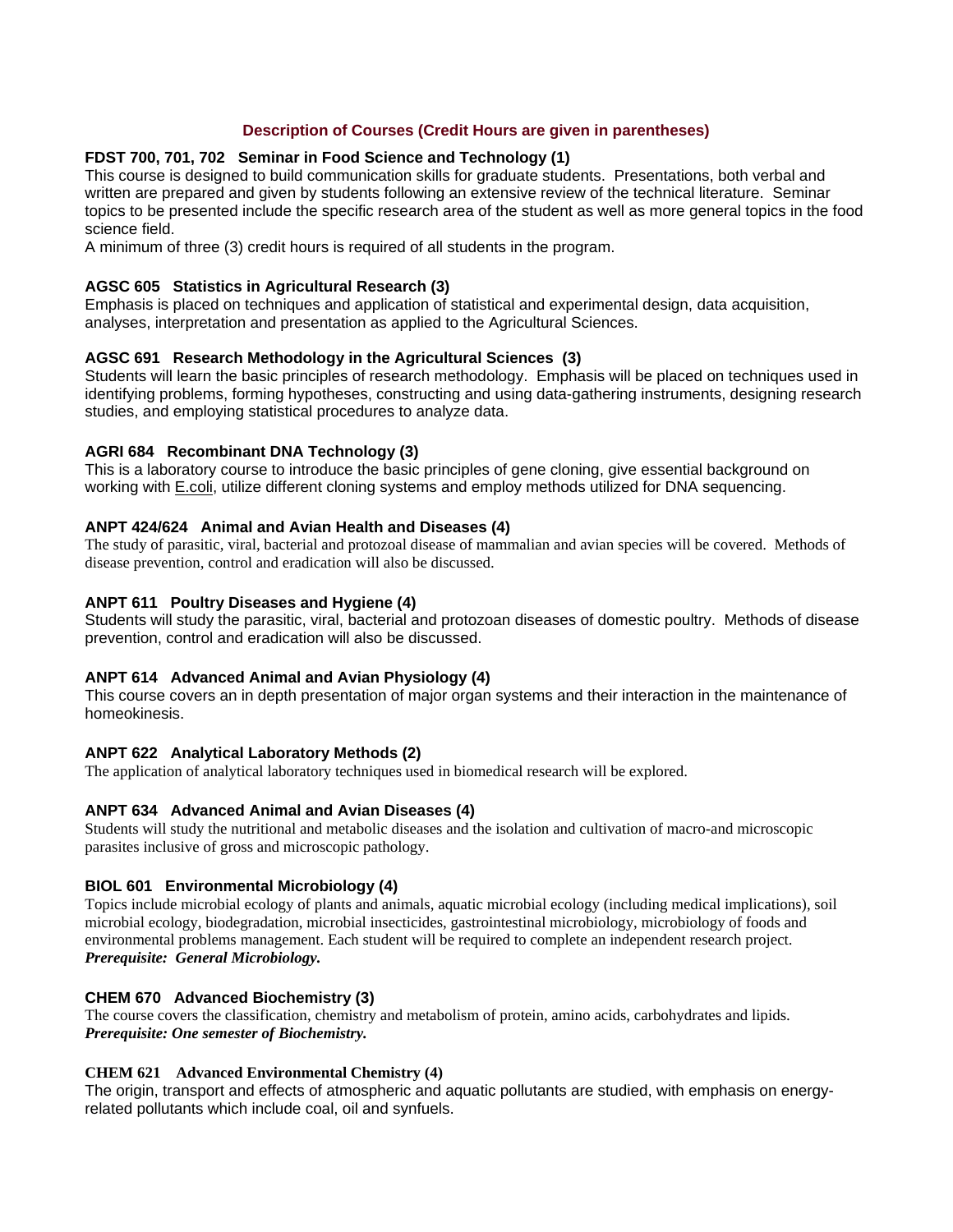# *Prerequisites: One year of General Chemistry, one semester of Organic Chemistry and one semester of Analytical Chemistry or permission of the instructor.*

# **ENVS 641 Environmental Toxicology (3)**

The course covers organisms in the atmosphere, hydrosphere and lithosphere and the effects of foreign chemical and other stress on their health and well-being.

### *Prerequisites: B.S. in Biology, Chemistry or Environmental Science with some background in environmental pollution or consent of the instructor.*

# **CSDP 604 Computer Methods in Statistics (3)**

This course is an introduction to the principles and applications of probability and statistics needed in graduate studies in various academic areas and to the computer realization of these methods. The course begins with a brief intensive review of basic statistical principles.

*Prerequisites: One Semester of Calculus.*

### **CSDP 658 Computer Applications in Agriculture (3)**

Current topics include expert systems for small farm applications, farm-record management, and special planning tools for agriculture.

# **NUTD 654 Nutritional Biochemistry (4)**

The course reviews recent developments in nutritional sciences, designed to acquaint students with laboratory procedures in nutritional biochemistry and physiology, including the identification and measurements of nutrients and their metabolites in foods, tissue and body fluids and human and animal experiments in nutrition. Special emphasis is placed on the relationship between biochemistry and nutrition.

# **NUTD 670 Advanced Food Safety (3)**

The course emphasizes current trends in number of areas: food safety and emerging food borne pathogens, regulating food safety, traditional and rapid microbiological methods, relationship of environmental factors to occurrence, growth and survivial of microorganisms in foods, mechanisms of control, HACCP, risk assessment, sanitation and food safety education. Special emphasis is placed on actual food borne outbreaks. *Prerequisite: BIOL 301 or AMIC 324 or permission of the instructor.*

### **FDST 493 Food Chemistry (3)**

This course talks about the chemistry of food components including water, carbohydrates, liquids, proteins, vitamins, and minerals, as well as additives including preservatives, colorants, flavors, antioxidants and sweeteners. Functionality and interaction of components and their importance to quality and wholesomeness of foods will be discussed.

### *Prerequisites: CHEM 212 or permission of the instructor.*

### **FDST 692 Advanced Food Microbiology (3)**

This course is designed to provide the microbiologist and/or food scientist with extended education and training in food microbiology. Emphasis on spoilage and pathogenic microorganisms in food includes detection, identification, characterization, and control methods utilized. Ecology and survival strategies of pathogens in foods and virulence mechanisms of food borne pathogens are being discussed. *Prerequisites: BIOL 301 or AMIC 324.*

### **FDST 801 Food Quality Assurance (3)**

This course provides understanding of food quality control/assurance programs and compliance with government regulation. Topics presented include International Standards for Quality Management Systems, ISO 9000, Good Manufacturing Practices (GMP), Total Quality Management (TQM) and Hazard Analysis Critical Control Point (HACCP). The class also covers factors affecting the quality of food products, such as appearance, flavor, texture, nutritional value, safety and wholesomeness as well as principles of statistical quality control. *Prerequisite: FDST 493.*